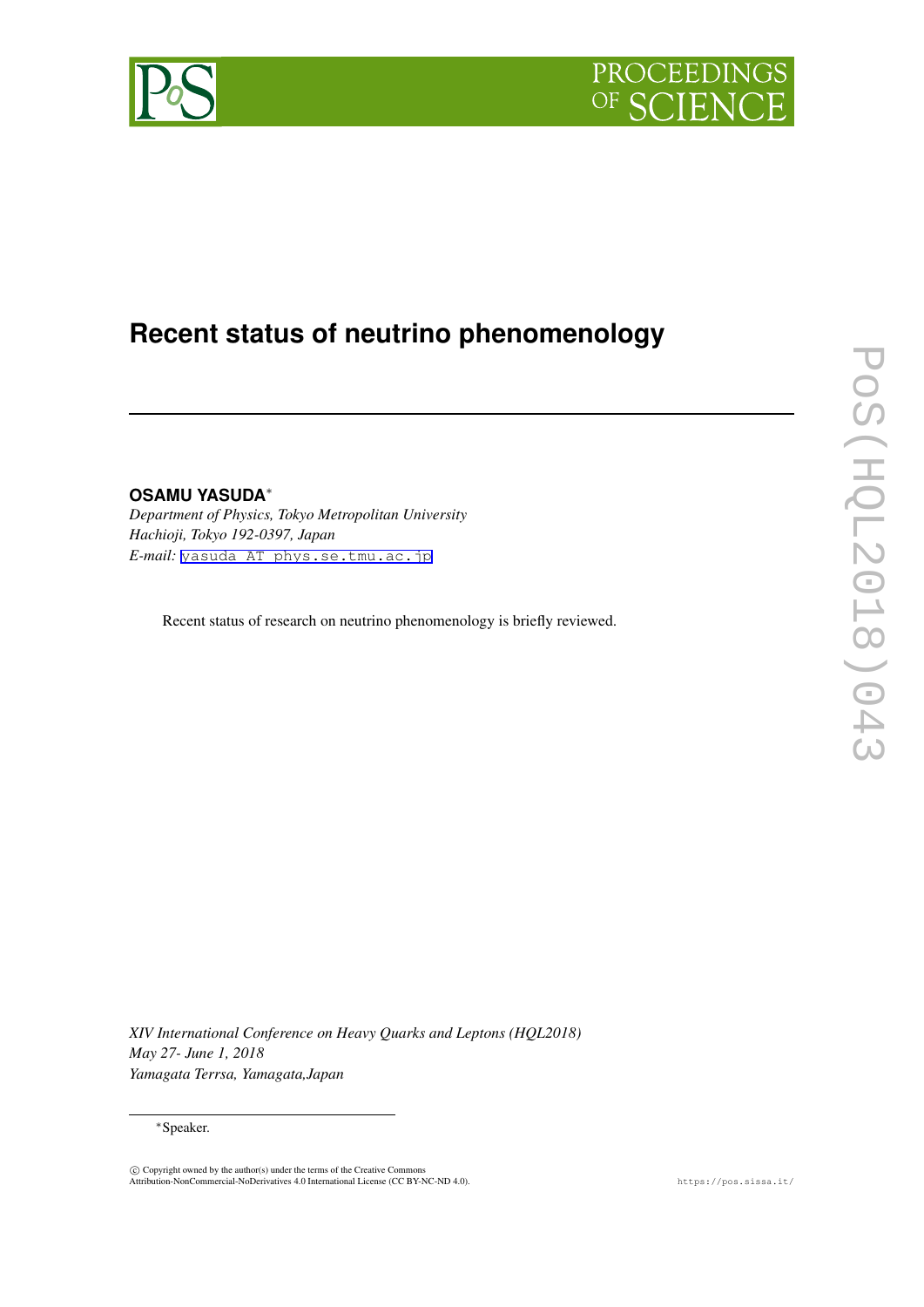# 1. Introduction

Since the discovery of atmospheric neutrino oscillation by Superkamiokande [\[1\]](#page-6-0) and solar neutrino oscillation by SNO [\[2\]](#page-6-0) and KamLAND [\[3\]](#page-6-0), we know that neutrinos have masses and mixings. Just like the mass  $((d, s, b)^T)$  and flavor  $((d', s', b')^T)$  eigenstates of the down quark sector are related by

$$
\begin{pmatrix} d' \\ s' \\ b' \end{pmatrix} = V_{CKM} \begin{pmatrix} d \\ s \\ b \end{pmatrix},
$$

the mass  $((v_1, v_2, v_3)^T)$  and flavor  $((v_e, v_\mu, v_\tau)^T)$  eigenstates of the neutrino sector are related by

$$
\begin{pmatrix} v_e \\ v_\mu \\ v_\tau \end{pmatrix} = U \begin{pmatrix} v_1 \\ v_2 \\ v_3 \end{pmatrix},
$$

where

$$
U = \begin{pmatrix} c_{12}c_{13} & s_{12}c_{13} & s_{13}e^{-i\delta} \\ -s_{12}c_{23} - c_{12}s_{23}s_{13}e^{i\delta} & c_{12}c_{23} - s_{12}s_{23}s_{13}e^{i\delta} & s_{23}c_{13} \\ s_{12}s_{23} - c_{12}c_{23}s_{13}e^{i\delta} & -c_{12}s_{23} - s_{12}c_{23}s_{13}e^{i\delta} & c_{23}c_{13} \end{pmatrix}
$$
(1.1)

is the 3  $\times$  3 unitary neutrino mixing matrix [\[4,](#page-7-0) [5](#page-7-0)],  $\theta_{12}$ ,  $\theta_{23}$ ,  $\theta_{13}$  are three mixing angles,  $\delta$  is a CP phase, and  $c_{jk} \equiv \cos \theta_{jk}$ ,  $s_{jk} \equiv \sin \theta_{jk}$ .

Recent results from cosmology [[6](#page-7-0)] suggest that  $\sum_j m_j < O(0.1)$  eV (95% C.L.), and the fact that neutrino mass is much smaller than those of quarks and charged leptons is a mystery. The reason that neutrinos have relevance to this conference is because of the seesaw mechanism [\[7,](#page-7-0) [8](#page-7-0), [9,](#page-7-0) [10](#page-7-0), [11](#page-7-0)] which may solve this mystery. If the heavy Majorana mass *M* is much heavier than the Dirac mass *m*, then the absolute value of the smaller mass eigenvalue of the mass matrix

$$
\begin{pmatrix} 0 & m \\ m & M \end{pmatrix} \tag{1.2}
$$

is approximately equal to *m* <sup>2</sup>*/M*. Assuming that the largest neutrino mass can be approximately evaluated as  $(\Delta m_{\text{atm}}^2)^{1/2} \simeq 0.05$ eV, that the Dirac mass is roughly equal to  $m \sim \mathcal{O}(1)$  GeV, and that the smaller eigenvalue of the matrix (1.2) is approximately equal to the largest neutrino mass *m*<sub>3</sub>, then the heavy Majorana mass is estimated to be  $M \sim \mathcal{O}(10^{10})$  GeV. Such a high mass scale indicates that small neutrino mass may give a hint of physics beyond the Standard Model.

# 2. Three flavor neutrino oscillation

In the standard framework of three massive neutrinos, the parameters which describe neutrino oscillation phenomena are the three mixing angles  $\theta_{12}$ ,  $\theta_{23}$ ,  $\theta_{13}$  and the CP phase  $\delta$ , which appear in (1.1), and two mass squared differences  $\Delta m_{21}^2$ ,  $\Delta m_{31}^2$ , where  $\Delta m_{jk}^2 \equiv m_j^2 - m_k^2$ . The sets of parameters ( $|\Delta m_{31}^2|$ ,  $\theta_{23}$ ) and ( $\Delta m_{21}^2$ ,  $\theta_{12}$ ) were determined by the experiments of atmospheric and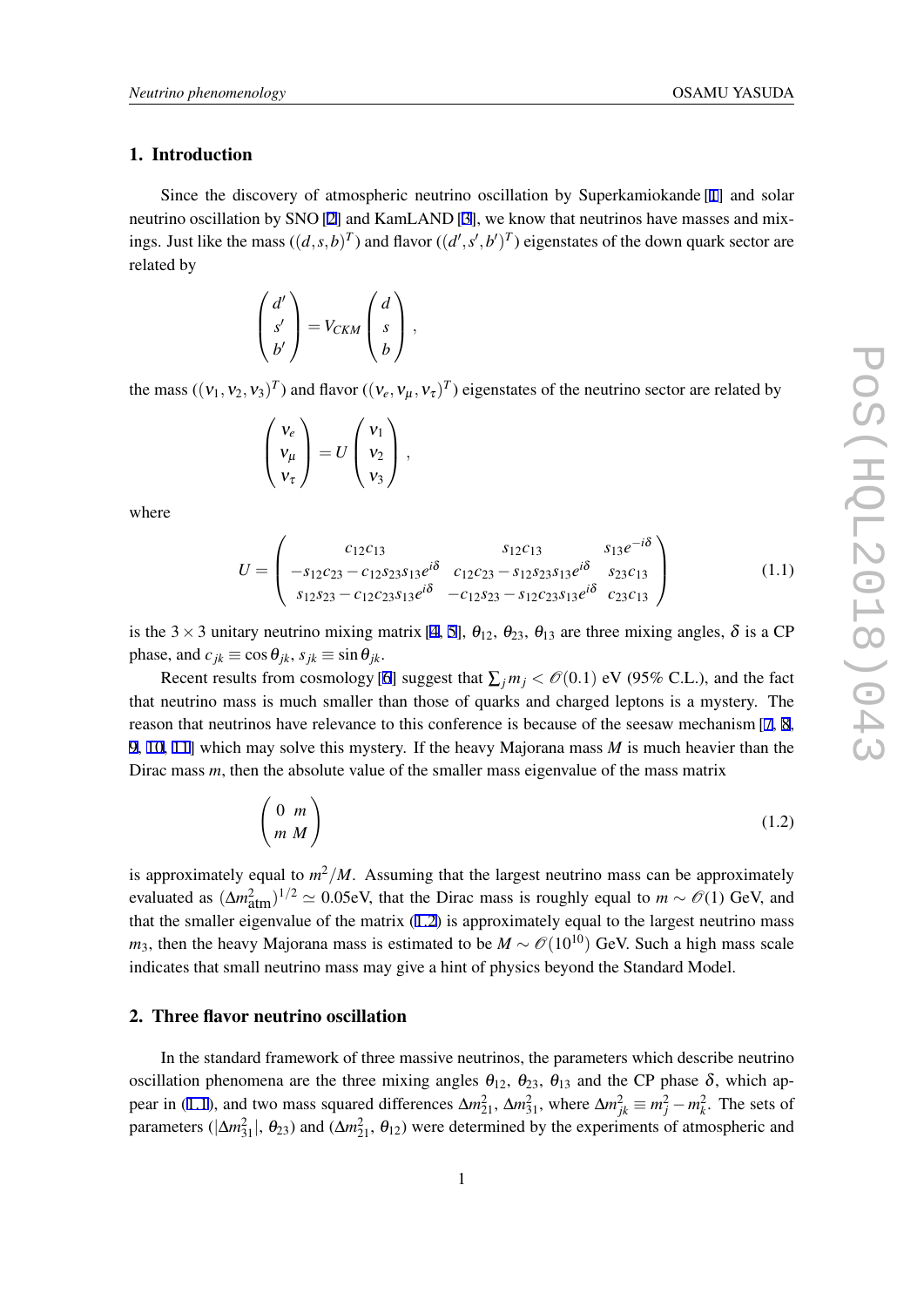accelerator neutrinos, and by those of solar and long baseline reactor neutrinos, respectively [[6](#page-7-0)]. On the other hand, the value of  $\theta_{13}$  was determined by the accelerator neutrino experiments, T2K [[12\]](#page-7-0), MINOS [[14\]](#page-7-0) and NOvA [\[15](#page-7-0)], and by the reactor neutrino experiments, Double-CHOOZ [\[16](#page-7-0)], Daya Bay [\[17](#page-7-0)] and Reno [[18\]](#page-7-0). The recent results of the global analysis are given in Refs. [\[19](#page-7-0), [20\]](#page-7-0).



Figure 1: Two mass patterns: (a) the normal hierarchy ( $\Delta m_{31}^2 > 0$ ), (b) the inverted hierarchy ( $\Delta m_{31}^2 < 0$ ).

The quantities which are not yet determined are the pattern of mass hierarchy (the two mass patterns in Fig.1 are allowed at present), the CP phase  $\delta$  and the octant of  $\theta_{23}$  (in other words the sign of  $\theta_{23} - 45^\circ$ ). The next things to do are to determine the pattern of mass hierarchy, the octant of  $\theta_{23}$  and the CP phase  $\delta$ . These tasks are expected to be carried out in the future long baseline experiments, T2HK [\[21](#page-7-0)], DUNE [\[22\]](#page-7-0). and T2HKK [[23\]](#page-7-0). Figure [2](#page-3-0) shows the sensitivity of some of these experiments together with atmospheric neutrino measurements at the Hyperkamiokande (HK) experiment [\[24](#page-7-0)] to the unknown quantities.

### 3. Non-oscillation experiments

While neutrino oscillation gives us the value of the mass squared differences  $\Delta m_{jk}^2$  (*j*, *k* = 1*,*2*,*3), the mixing angles and the CP phase, complementary information can be obtained by other experiments, such as neutrinoless double beta decays, direct measurements by tritium decays and cosmology.

#### 3.1 Neutrinoless double beta decay

If we assume the existence of Majorana mass terms, which violate the lepton number, then the process of a neutrinoless double beta decay  $(A,Z) \rightarrow (A,Z+2) + e^- + e^-$  becomes possible. The amplitude of the neutrinoless double beta decay process is proportional to the effective Majorana mass

$$
m_{ee} = \left| \sum_j (U_{ej})^2 e^{i\phi_j} m_j \right|,
$$

where  $\phi_i$  stands for the Majorana phases. In the case of the inverted hierarchy, the effective Majo-rana mass is predicted to be [\[6\]](#page-7-0) 0.01 eV  $\leq m_{ee} \leq 0.05$  eV. In the case of the normal hierarchy, on the other hand, there can be cancellation between the contributions among  $m_j$  ( $j = 1, 2, 3$ ) and the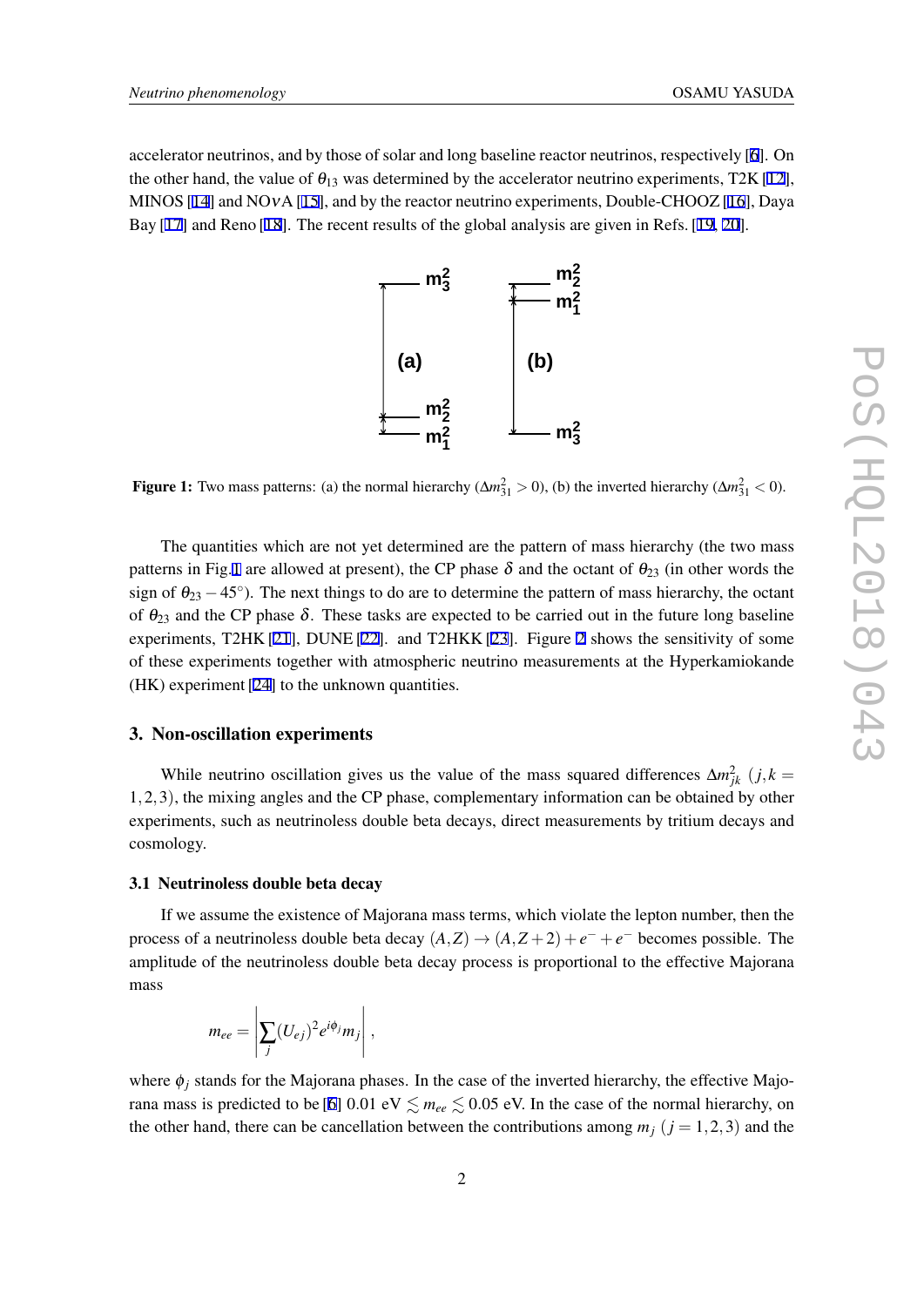<span id="page-3-0"></span>

Figure 2: Sensitivity of the future experiments and their combinations to the unknown quantities in the case of normal hierarchy [[13\]](#page-7-0). Left panel: Significance of mass hierarchy as a function of the true value of the CP phase  $\delta$ . The DUNE experiment, the combination of the T2HK experiment and the atmospheric neutrino observation at HK, and the combination of all these can determine the mass hierarchy irrespective of the value of the CP phase  $\delta$ . Middle panel: Significance of octant as a function of the true value of  $\theta_{23}$ . If  $\theta_{23} \lesssim 42^\circ$  or  $\theta_{23} \gtrsim 49^\circ$ , then T2HK, DUNE, the combination of T2HK and the atmospheric neutrino observation at HK, and the combination of all these can distinguish whether  $\theta_{23} > 45^\circ$  or  $\theta_{23} < 45^\circ$ . Right panel:  $\Delta \chi^2$  = {significance of CP violation(σ)}<sup>2</sup> as a function of the true value of the CP phase δ. Unless <sup>δ</sup> is close to 0 or 180*◦* , DUNE, the combination of T2HK and atmospheric neutrino observation at HK and the combination of all these can exclude the hypothesis  $\delta = 0$  or  $\delta = 180^\circ$ . The horizontal straight line in each panel stands for  $5\sigma$  which corresponds to discovery.

prediction for the effective Majorana mass is [\[6\]](#page-7-0) 0 eV  $\leq m_{ee} \leq 0.004$  eV. The current best limit is given by KamLAND-Zen [[25\]](#page-7-0):  $m_{ee}$  < (0.061 – 0.165) eV, where the uncertainty comes from that of the nuclear matrix elements which are required to estimate the value of *mee*.

#### 3.2 Direct measurement

While neutrinoless double beta decays occur only when the majorana mass term exists, one can always perform a direct measurement of neutrino mass by looking at the energy spectrum of electrons near the end point in tritium decays. In this case the effective neutrino mass is given by

$$
m_{\beta}=\left(\sum_j|U_{ej}|^2m_j^2\right)^{1/2}.
$$

In the case of the normal (inverted) hierarchy, the prediction for the effective Majorana mass is [[6](#page-7-0)] 0.004 eV (0.03 eV)  $\leq m_B \leq 0.01$  eV (0.06 eV), respectively. The present upper bound is obtained by the Troitsk experiment [\[26](#page-7-0)]: *m*<sup>β</sup> *<* 2*.*05 eV (at 95% C.L.). The KATRIN experiment [[27](#page-7-0)], which has just started, is expected to reach  $m<sub>\beta</sub> \sim 0.20$  eV.

# 3.3 Cosmology

The constraint on  $\sum_j m_j$  can be obtained from cosmology, and the most stringent one [\[28](#page-7-0)]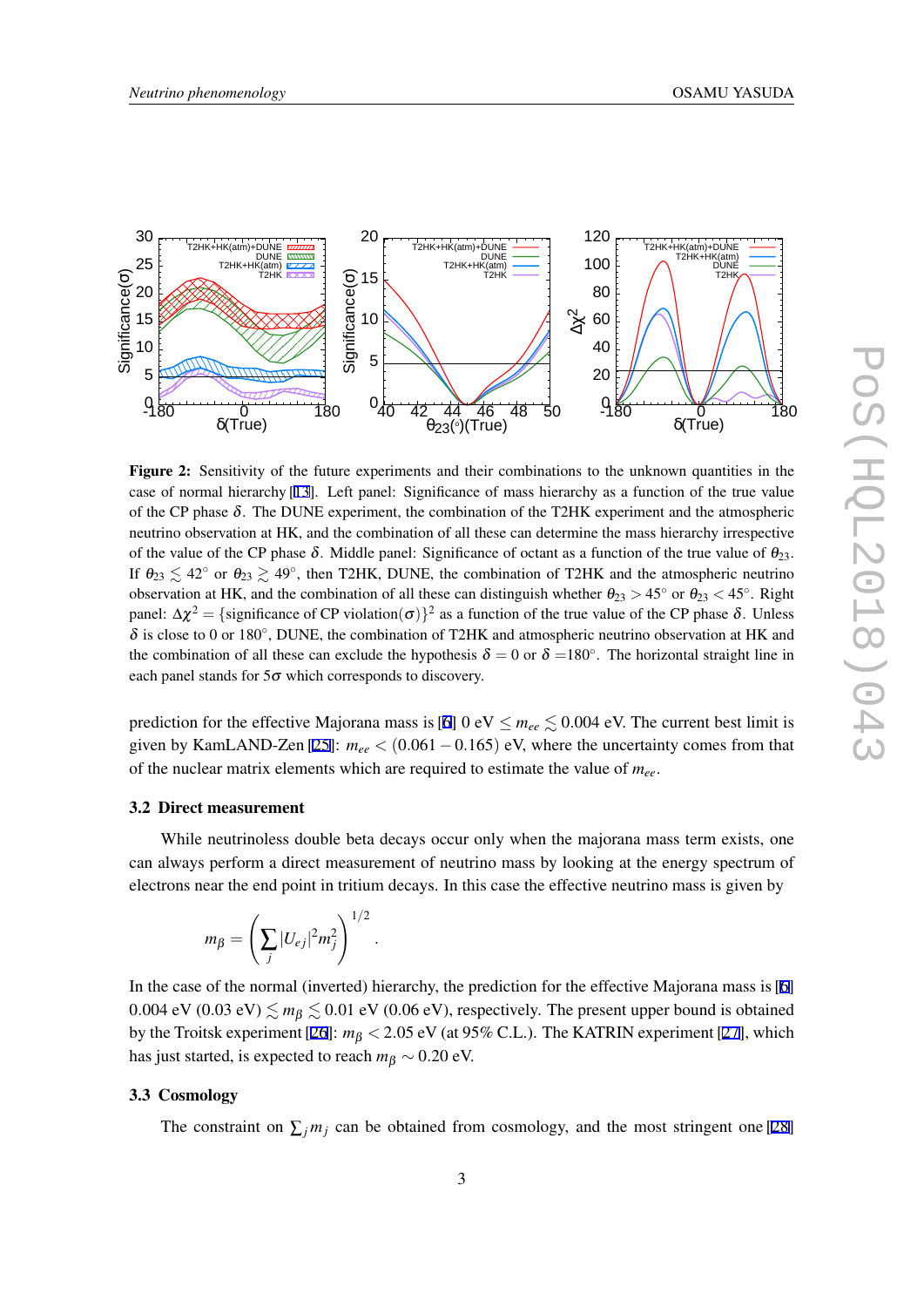| Scenario               | Experimental | Phenomenological                 |
|------------------------|--------------|----------------------------------|
|                        | indication   | constraint<br>the<br>$\Omega$    |
|                        |              | relative deviation               |
| Light sterile $v$ [32] | Maybe        | $O(10\%)$                        |
| NSI in propaga-        | Maybe        | $O(100\%)$ (for $V_e, V_\tau$ ), |
| tion $[33, 34, 35]$    |              | $O(1\%)$<br>(for $v_u$ )         |
| NSI at production /    | None         | $O(1\%)$                         |
| detection [36]         |              |                                  |
| Unitarity violation    | None         | $O(0.1\%)$                       |
| due to $v_R$ [37]      |              |                                  |

Table 1: Various scenarios beyond the standard model with massive three neutrinos.

 $\sum_j m_j < 0.14$  eV (95% C.L.) is obtained by the Ly $\alpha$ -forest power spectrum from the Baryon Oscillation Spectroscopic Survey and from the VLT/XSHOOTER legacy survey in the ΛCDM<sup>ν</sup> model.

## 4. New physics beyond the Standard Model with massive three neutrinos

The future long baseline experiments [[21](#page-7-0), [23,](#page-7-0) [22\]](#page-7-0) mentioned above have high statistics and, as in the case of B factories [\[29,](#page-8-0) [30](#page-8-0)], such high precision measurements will enable us to search for deviation from the standard three-flavor oscillations (see, e.g., Ref. [[31\]](#page-8-0)). Scenarios which have been discussed as candidates for deviation from the standard three-flavor framework include light sterile neutrinos [\[32](#page-8-0)], the Non-Standard flavor-dependent Interaction (NSI) in neutrino propagation [[33,](#page-8-0) [34,](#page-8-0) [35](#page-8-0)], NSI at production and/or detection [[36\]](#page-8-0), and unitarity violation due to right handed neutrinos [\[37\]](#page-8-0). As indicated in Table 1, the first two scenarios offer stronger phenomenological motivation because (i) there are experimental hints which may suggest these scenarios, (ii) the deviation of the oscillation probability for these scenarios could be potentially larger than those for the other scenarios and therefore it is encouraging for experimentalists to look for the effects of these scenarios.

## 4.1 Light sterile neutrinos

The anomaly which was announced by the LSND group [[38\]](#page-8-0) would imply mass squared difference of  $\mathcal{O}(1)$  eV<sup>2</sup> if it is interpreted as a phenomenon due to neutrino oscillation  $\bar{v}_\mu \to \bar{v}_e$ . The standard three flavor scheme has only two independent mass squared differences, i.e.,  $\Delta m_{21}^2 \simeq$ 8 × 10<sup>-5</sup>eV<sup>2</sup> ( $|\Delta m_{31}^2|$  ≃ 2.4 × 10<sup>-3</sup>eV<sup>2</sup>) for the solar (atmospheric) neutrino oscillation. To accommodate a neutrino oscillation scheme to the LSND anomaly, therefore, an extra state should be introduced. This extra state should be sterile neutrino, which is a singlet with respect to the gauge group of the Standard Model, because the number of weakly interacting light neutrinos should be three from the LEP data [\[6\]](#page-7-0). To test the LSND anomaly, the MiniBooNE experiment has been performed, and their recent results [[39](#page-8-0)] seem to be statistically significant, although their allowed region seems to be incompatible with that of the negative results in the disappearance [[40\]](#page-8-0) and appearance [[41\]](#page-8-0) channels. On the other hand, the flux of the reactor neutrino was recalculated in Refs.  $[42, 43]$  $[42, 43]$  $[42, 43]$  $[42, 43]$  and it was claimed that the normalization is shifted by about  $+3\%$  on average. If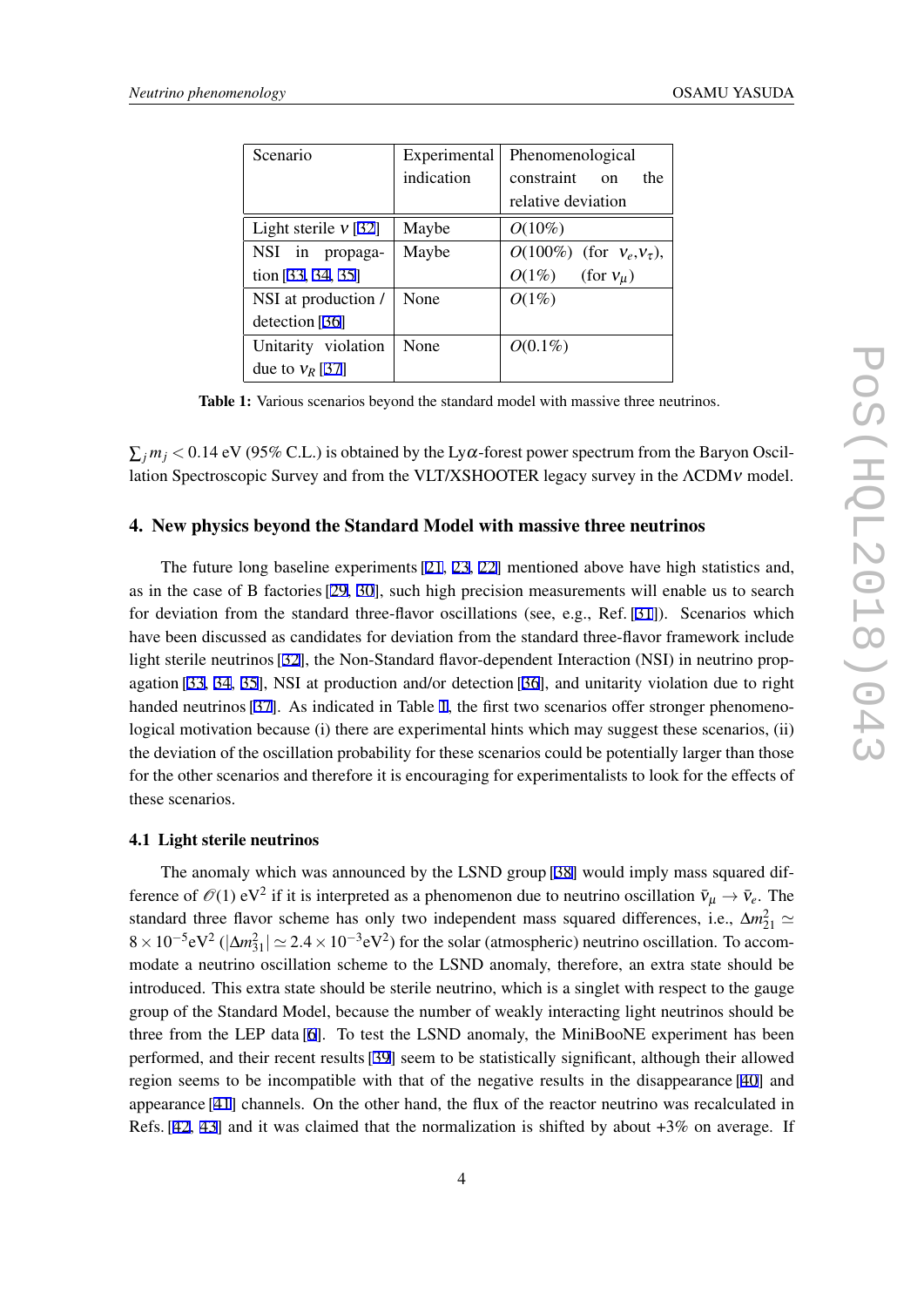their claim on the reactor neutrino flux is correct, then neutrino oscillation with  $\Delta m^2 \gtrsim 1$ eV<sup>2</sup> may be concluded from a re-analysis of 19 reactor neutrino results at short baselines [\[44](#page-8-0)]. This is called reactor anomaly. Furthermore, it was pointed out in Ref. [\[45](#page-8-0)] that the measured and predicted  $^{71}$ Ge production rates differ in the Gallium radioactive source experiments GALLEX and SAGE, and this is called Gallium anomaly. The anomalies of LSND, reactor and Gallium constitute the main motivation to study sterile neutrino oscillations.

#### 4.2 Non-standard interactions in propagation

If we have a flavor-dependent neutrino non-standard interaction (NSI) in neutrino propagation:

$$
\mathcal{L}_{\text{NSI}} = -2\sqrt{2} \,\varepsilon_{\alpha\beta}^{f f' P} G_F \left( \overline{\mathbf{v}}_{\alpha L} \gamma_\mu \mathbf{v}_{\beta L} \right) \left( \overline{f}_P \gamma^\mu f'_P \right), \tag{4.1}
$$

where  $f_P$  and  $f'_P$  are the fermions with chirality  $P$ ,  $\varepsilon_{\alpha\beta}^{f'P}$  $\alpha \beta$  is a dimensionless constant normalized in terms of the Fermi coupling constant  $G_F$ , then the matter potential in the flavor basis is modified as

$$
A \begin{pmatrix} 1 + \varepsilon_{ee} & \varepsilon_{e\mu} & \varepsilon_{e\tau} \\ \varepsilon_{\mu e} & \varepsilon_{\mu\mu} & \varepsilon_{\mu\tau} \\ \varepsilon_{\tau e} & \varepsilon_{\tau\mu} & \varepsilon_{\tau\tau} \end{pmatrix},
$$
(4.2)

where *A ≡ √*  $\overline{2}G_FN_e$  stands for the matter effect,  $\varepsilon_{\alpha\beta}$  is defined by  $\varepsilon_{\alpha\beta}\equiv \sum_{f=e,\mu,d}(N_f/N_e)\varepsilon_{\alpha\beta}^f$  $\alpha$ β and  $N_f$  ( $f = e, u, d$ ) stands for number densities of fermions  $f$ . Here we defined the new NSI parameters as  $\epsilon_{\alpha\beta}^f \equiv \epsilon_{\alpha\beta}^{ffL} + \epsilon_{\alpha\beta}^{ffR}$  $\alpha_{\beta}^{J/\kappa}$  since the matter effect is sensitive only to the coherent scattering and only to the vector part in the interaction. In the case of the solar neutrino analysis [[46\]](#page-8-0), since the ratio of the density of protons to that of neutrons varies along the neutrino path,  $\varepsilon_o^j$  $\int_{\alpha\beta}^{J} (f = e, u, d)$  is assumed to be non-zero only for one particular fermion  $f$  for simplicity.<sup>1</sup> Furthermore, to discuss the effect of NSI on solar neutrinos, because solar neutrinos are approximately driven by one mass squared difference,  $3 \times 3$  Hamiltonian is reduced to the following effective  $2 \times 2$  Hamiltonian:

$$
H^{\text{eff}} = \frac{\Delta m_{21}^2}{4E} \left( \begin{array}{cc} -\cos 2\theta_{12} & \sin 2\theta_{12} \\ \sin 2\theta_{12} & \cos 2\theta_{12} \end{array} \right) + \left( \begin{array}{c} c_{13}^2 A & 0 \\ 0 & 0 \end{array} \right) + A \sum_{f=e,\mu,d} \frac{N_f}{N_e} \left( \begin{array}{cc} -\varepsilon_D^f & \varepsilon_N^f \\ \varepsilon_N^{f*} & \varepsilon_D^f \end{array} \right),
$$

where  $\varepsilon_L^f$  $\mathbf{z}_D^f$  and  $\mathbf{\varepsilon}_N^f$  $N_N$  are linear combinations of the standard NSI parameters:

$$
\varepsilon_{D}^{f} = c_{13}s_{13}\text{Re}\left[e^{i\delta_{\text{CP}}}\left(s_{23}\varepsilon_{e\mu}^{f} + c_{23}\varepsilon_{e\tau}^{f}\right)\right] - (1+s_{13}^{2})c_{23}s_{23}\text{Re}\left[\varepsilon_{\mu\tau}^{f}\right] - \frac{c_{13}^{2}}{2}\left(\varepsilon_{e e}^{f} - \varepsilon_{\mu\mu}^{f}\right) + \frac{s_{23}^{2} - s_{13}^{2}c_{23}^{2}}{2}\left(\varepsilon_{\tau\tau}^{f} - \varepsilon_{\mu\mu}^{f}\right)
$$
\n(4.3)

$$
\varepsilon_N^f = c_{13} \left( c_{23} \varepsilon_{e\mu}^f - s_{23} \varepsilon_{e\tau}^f \right) + s_{13} e^{-i\delta_{\text{CP}}} \left[ s_{23}^2 \varepsilon_{\mu\tau}^f - c_{23}^2 \varepsilon_{\mu\tau}^{f*} + c_{23} s_{23} \left( \varepsilon_{\tau\tau}^f - \varepsilon_{\mu\mu}^f \right) \right]. \tag{4.4}
$$

It has been pointed out that the value of  $\Delta m_{21}^2$  inferred from the solar neutrino data and that from the KamLAND experiment have a tension at  $2\sigma$ , and the result of Ref. [\[46](#page-8-0)] shows that a nonvanishing value of  $(\varepsilon_L^f)$  $E_D^f$ ,  $\mathcal{E}_D^f$  $N_N^{(1)}$  solves this tension. This fact gives a motivation to take NSI in propagation seriously.<sup>2</sup>

<sup>&</sup>lt;sup>1</sup>The case of  $f = e$  has not been analyzed because of the complication in which the NSI  $\varepsilon_{\alpha\beta}^e$  would also affect the rate of the interactions between neutrinos and electrons at detection.

<sup>2</sup> It has been pointed out that a sterile neutrino scheme with the mass squared difference *O*(10*−*<sup>5</sup> eV<sup>2</sup> ) also solves the tension [[47\]](#page-8-0).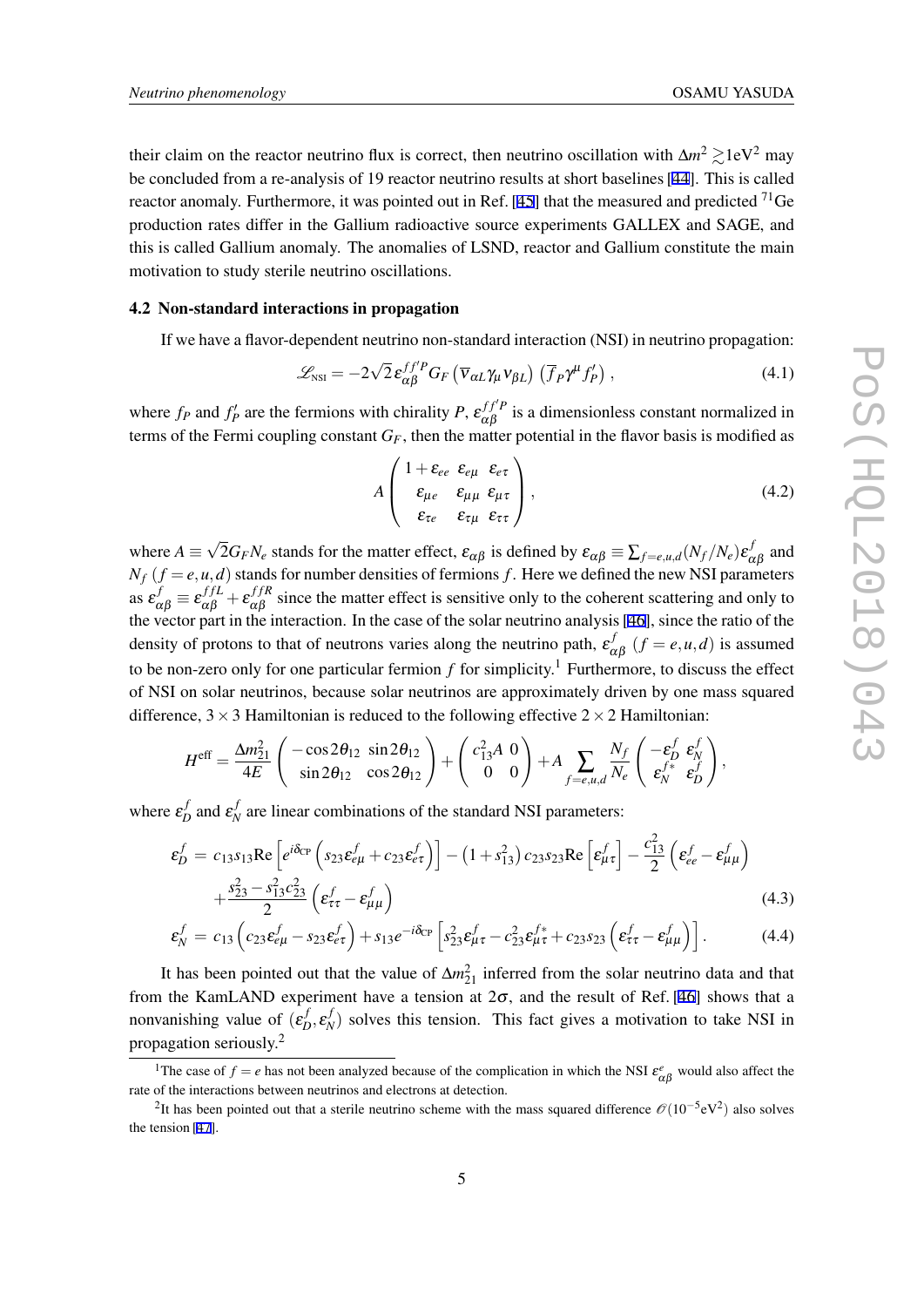#### <span id="page-6-0"></span>4.3 Non-standard interactions at production and detection

A charged current flavor-dependent non-standard interaction  $\epsilon_{\alpha\beta}G_F(\overline{v}_\alpha\gamma_\mu\ell_\beta)(\overline{f}\gamma^\mu f')$  has been also discussed [[36](#page-8-0)]. Here  $\varepsilon_{\alpha\beta}$  ( $\alpha, \beta = e, \mu, \tau$ ) is the coefficient of the non-standard interaction, normalized in terms of  $G_F$ ,  $v_\alpha$  and  $\ell_\alpha (=e,\mu,\tau)$  are neutrinos and charged leptons of flavor  $\alpha$ , and f and  $f'$  stand for fermions (the only relevant ones are electrons, *u* and *d* quarks). This interaction predicts the existence of exotic reactions such as  $\pi^+ \to \mu^+ + \nu_e$  or  $\nu_\mu + n \to p + \tau^-$  in the process of production and detection of neutrinos. Ref. [\[48](#page-8-0)] studied the bounds on  $\varepsilon_{\alpha\beta}$  (the coefficient of both charged and neutral current non-standard interactions) by various experiments and typically the bounds are strong for the charged current NSI:  $|\varepsilon_{\alpha\beta}| < \mathcal{O}(10^{-2})$ . Sensitivity of various neutrino experiments to  $\varepsilon_{\alpha\beta}$  has been investigated by many people [[49,](#page-8-0) [50](#page-8-0)].

#### 4.4 Violation of unitarity

It is known [\[37](#page-8-0)] that in generic see-saw models the kinetic term gets modified after integrating out the right handed neutrino and unitarity is expected to be violated. In the case of the so-called minimal unitarity violation, in which only three light neutrinos are involved and sources of unitarity violation are assumed to appear only in the neutrino sector, unitarity violation is strongly constrained. Its constraint mostly comes from the bounds of rare decays of charged leptons, and deviation from unitarity is at most of  $\mathcal{O}(0.1\%)$  [[51\]](#page-8-0).

# 5. Summary

In the standard framework of three massive neutrinos, all the three mixing angles have been determined, and the remaining quantities to be measured are the sign of  $\Delta m_{31}^2$ , the sign of  $\theta_{23} - 45^\circ$ , and the CP phase δ. These quantities are expected to be determined in the future experiments. In these future experiments, we can probe deviation from the standard three flavor framework, such as light sterile neutrino scenarios, non-standard interactions in propagation and those at production and detection, and unitarity violation. Some of these scenarios may account for the experimental anomalies, and further experiments are needed to confirm or refute these scenarios.

## Acknowledgments

I would like to thank the organizers for invitation and hospitality during the workshop. This research was partly supported by a Grant-in-Aid for Scientific Research of the Ministry of Education, Science and Culture, under Grant No. 18K03653.

## References

- [1] Y. Fukuda *et al.* [Super-Kamiokande Collaboration], Phys. Rev. Lett. 81 (1998) 1562 doi:10.1103/PhysRevLett.81.1562 [hep-ex/9807003].
- [2] Q. R. Ahmad *et al.* [SNO Collaboration], Phys. Rev. Lett. 89 (2002) 011301 doi:10.1103/PhysRevLett.89.011301 [nucl-ex/0204008].
- [3] K. Eguchi *et al.* [KamLAND Collaboration], Phys. Rev. Lett. 90 (2003) 021802 doi:10.1103/PhysRevLett.90.021802 [hep-ex/0212021].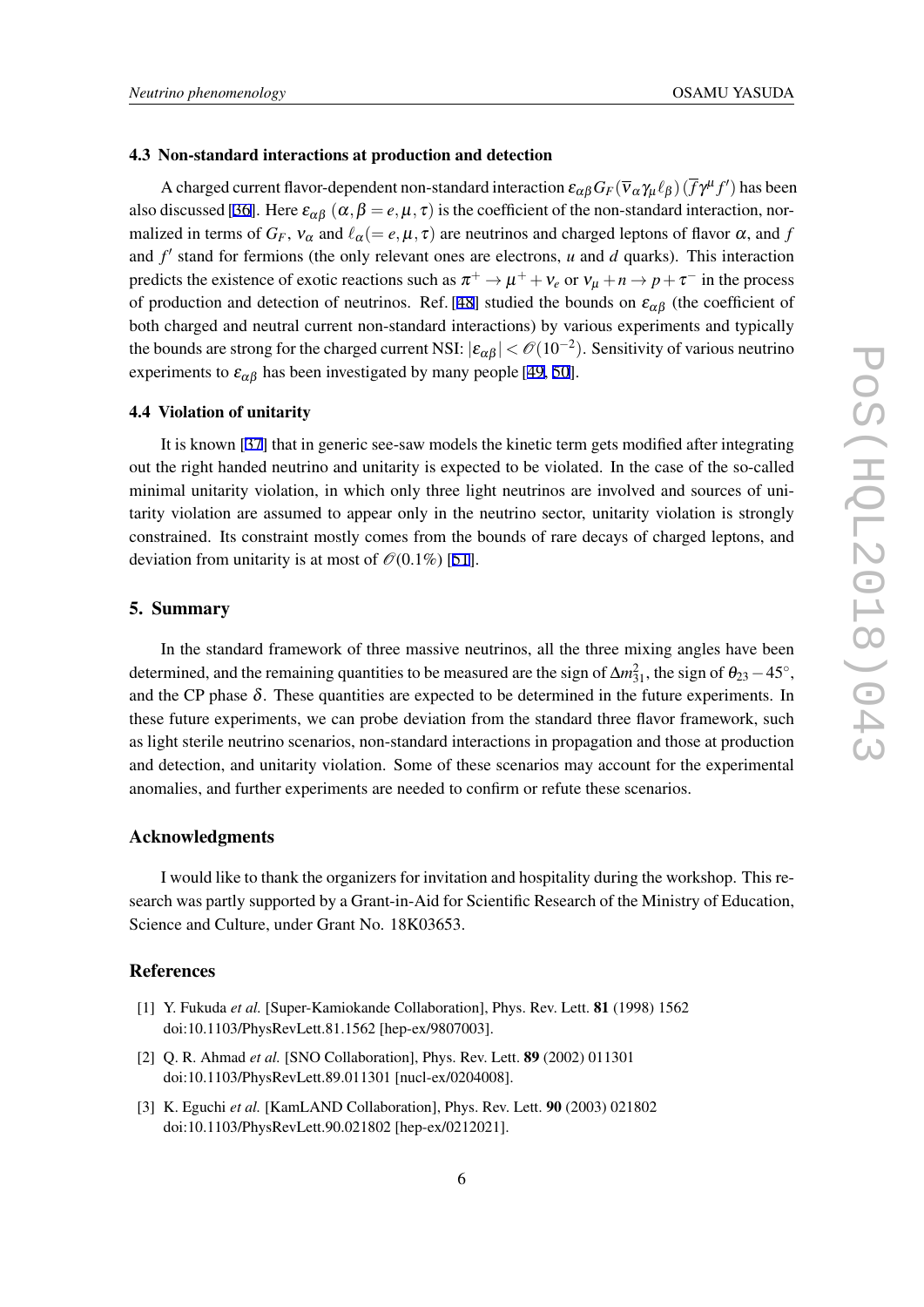- <span id="page-7-0"></span>[4] B. Pontecorvo, Sov. Phys. JETP 6 (1957) 429 [Zh. Eksp. Teor. Fiz. 33 (1957) 549].
- [5] Z. Maki, M. Nakagawa and S. Sakata, Prog. Theor. Phys. 28 (1962) 870. doi:10.1143/PTP.28.870
- [6] M. Tanabashi *et al.* [Particle Data Group Collaboration], Phys. Rev. D 98 (2018) 030001.
- [7] P. Minkowski, Phys. Lett. 67B (1977) 421. doi:10.1016/0370-2693(77)90435-X
- [8] T. Yanagida, Conf. Proc. C 7902131 (1979) 95.
- [9] M. Gell-Mann, P. Ramond and R. Slansky, Conf. Proc. C 790927 (1979) 315 [arXiv:1306.4669 [hep-th]].
- [10] R. N. Mohapatra and G. Senjanovic, Phys. Rev. Lett. 44 (1980) 912. doi:10.1103/PhysRevLett.44.912
- [11] J. Schechter and J. W. F. Valle, Phys. Rev. D 22 (1980) 2227. doi:10.1103/PhysRevD.22.2227
- [12] K. Abe *et al.* [T2K Collaboration], Phys. Rev. Lett. **107** (2011) 041801 [arXiv:1106.2822 [hep-ex]].
- [13] S. Fukasawa, M. Ghosh and O. Yasuda, Nucl. Phys. B 918 (2017) 337 doi:10.1016/j.nuclphysb.2017.02.008 [arXiv:1607.03758 [hep-ph]].
- [14] P. Adamson *et al.* [MINOS Collaboration], Phys. Rev. Lett. 107 (2011) 181802 [arXiv:1108.0015 [hep-ex]].
- [15] M. A. Acero *et al.* [NOvA Collaboration], arXiv:1806.00096 [hep-ex].
- [16] Y. Abe *et al.* [DOUBLE-CHOOZ Collaboration], Phys. Rev. Lett. 108 (2012) 131801 [arXiv:1112.6353 [hep-ex]].
- [17] F. P. An *et al.* [DAYA-BAY Collaboration], Phys. Rev. Lett. 108 (2012) 171803 [arXiv:1203.1669 [hep-ex]].
- [18] J. K. Ahn *et al.* [RENO Collaboration], Phys. Rev. Lett. 108 (2012) 191802 [arXiv:1204.0626 [hep-ex]].
- [19] F. Capozzi, E. Lisi, A. Marrone and A. Palazzo, Prog. Part. Nucl. Phys. 102 (2018) 48 [arXiv:1804.09678 [hep-ph]].
- [20] P. F. de Salas, S. Gariazzo, O. Mena, C. A. Ternes and M. Tortola, arXiv:1806.11051 [hep-ph].
- [21] K. Abe *et al.* [Hyper-Kamiokande Working Group], arXiv:1412.4673 [physics.ins-det].
- [22] R. Acciarri *et al.* [DUNE Collaboration], arXiv:1512.06148 [physics.ins-det].
- [23] K. Abe *et al.* [Hyper-Kamiokande Collaboration], PTEP 2018 (2018) no.6, 063C01 doi:10.1093/ptep/pty044 [arXiv:1611.06118 [hep-ex]].
- [24] K. Abe *et al.*, arXiv:1109.3262 [hep-ex].
- [25] A. Gando *et al.* [KamLAND-Zen Collaboration], Phys. Rev. Lett. 117 (2016) no.8, 082503 Addendum: [Phys. Rev. Lett. 117 (2016) no.10, 109903] doi:10.1103/PhysRevLett.117.109903, 10.1103/PhysRevLett.117.082503 [arXiv:1605.02889 [hep-ex]].
- [26] V. N. Aseev *et al.* [Troitsk Collaboration], Phys. Rev. D **84** (2011) 112003 doi:10.1103/PhysRevD.84.112003 [arXiv:1108.5034 [hep-ex]].
- [27] A. Osipowicz *et al.* [KATRIN Collaboration], hep-ex/0109033.
- [28] C. Yeche, N. Palanque-Delabrouille, J. Baur and H. du Mas des Bourboux, JCAP 1706 (2017) no.06, 047 doi:10.1088/1475-7516/2017/06/047 [arXiv:1702.03314 [astro-ph.CO]].